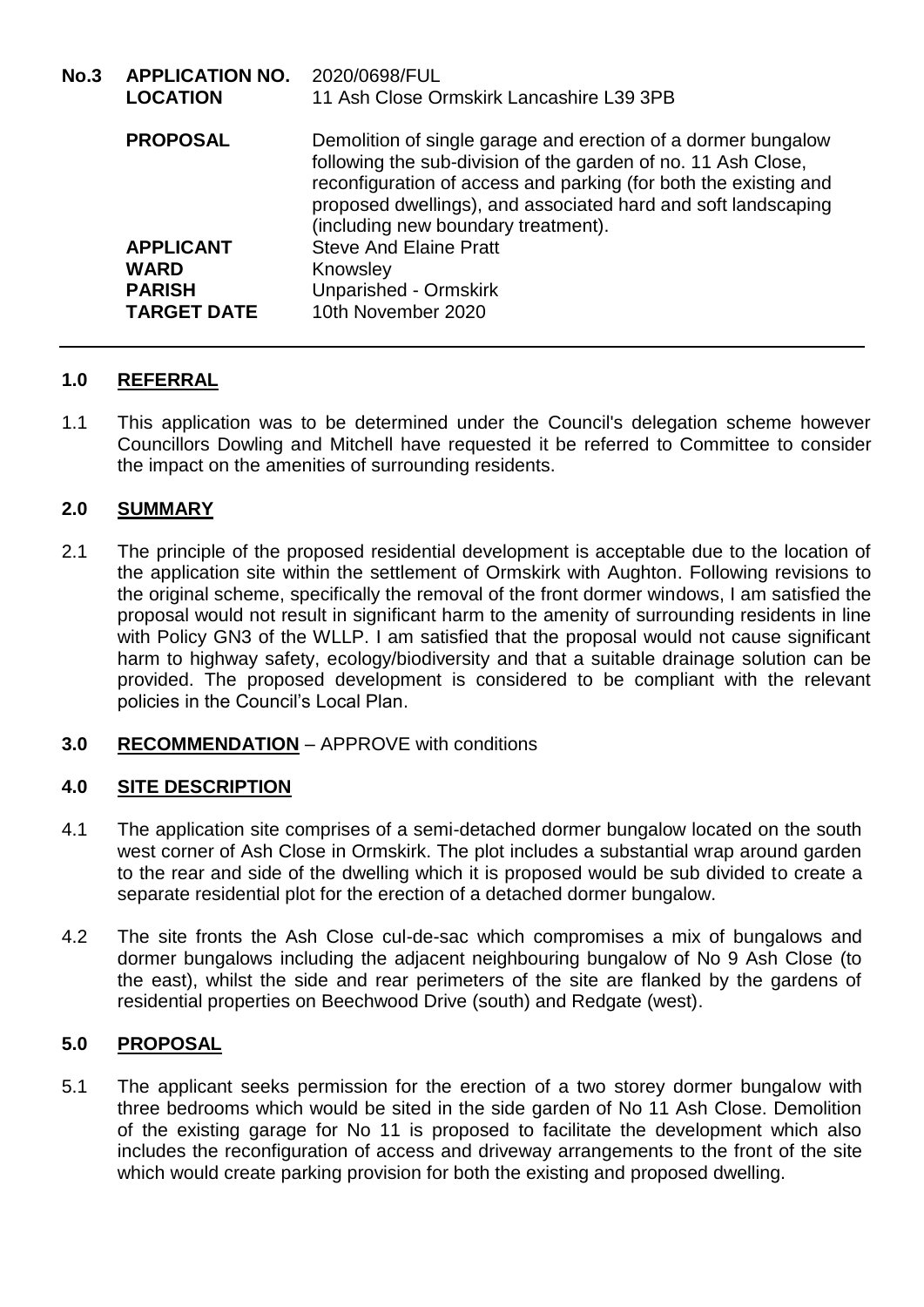5.2 It is noted that during the course of the application the proposed development scheme has been altered by the applicants to remove the front dormer element on the new dwelling. A re-consultation with neighbours has been completed following this amendment.

### **6.0 SUPPORTING INFORMATION**

- 6.1 Drainage Strategy Report. Received by the Local Planning Authority on 12.08.2020.
- 6.2 Supporting Information- Covering Letter. Received by the Local Planning Authority on 12.08.2020.
- 6.3 Preliminary Roost Assessment (Bats) Author: Ecology Services Ltd. Received by the Local Planning Authority on 12.08.2020.

### **7.0 PREVIOUS RELEVANT DECISIONS**

7.1 2019/1269/FUL GRANTED Proposed single storey extension to the rear following demolition of conservatory. Dormer extensions to the front and rear.

## **8.0 OBSERVATION OF CONSULTEES**

- 8.1 Lancashire County Council Highways Department. (30.09.2020) No Objections.
- 8.2 United Utilities (23.09.2020) No Objections.
- 8.3 Drainage Engineer (21.10.2020) No objections.
- 8.4 Environmental Health (27.10.2020) No Objections.

## **9.0 OTHER REPRESENTATIONS**

9.1 A number of neighbour representations have been received in relation to the proposal, a summary of which are outlined below:

The dwelling would be a few metres from my garden and would be detrimental to privacy. I will be looking at a 30ft looming wall. The structure will be overbearing and out of scale for the site and result in loss of light to my garden;

This development represents 'garden grabbing' the land is being capitalised for financial gain;

The rear of my house will be overlooked by the west facing windows and take away the privacy to the rear bedroom. My garden bears the brunt of this proposed house with the south elevation completely running the full width creating an overbearing aspect and loss of light. It will have significant impact on the amenity of my house and garden;

There are no distances on the plans showing the rear elevation of my house. Even if I raised my fence to 2m, I would still see a significant portion of the gable above the fence;

The Agent's argument about the development's compliance with the NPPF housing supply is overstated and not relevant to this small site;

The car parking provision is under the recommended Policy standards; Concerned with regard to drainage proposals

9.2 Upon receipt of the revised proposal, a re-consultation with neighbours was completed and the following comments received.

The revised scheme does not address our original concerns and our original objections remain.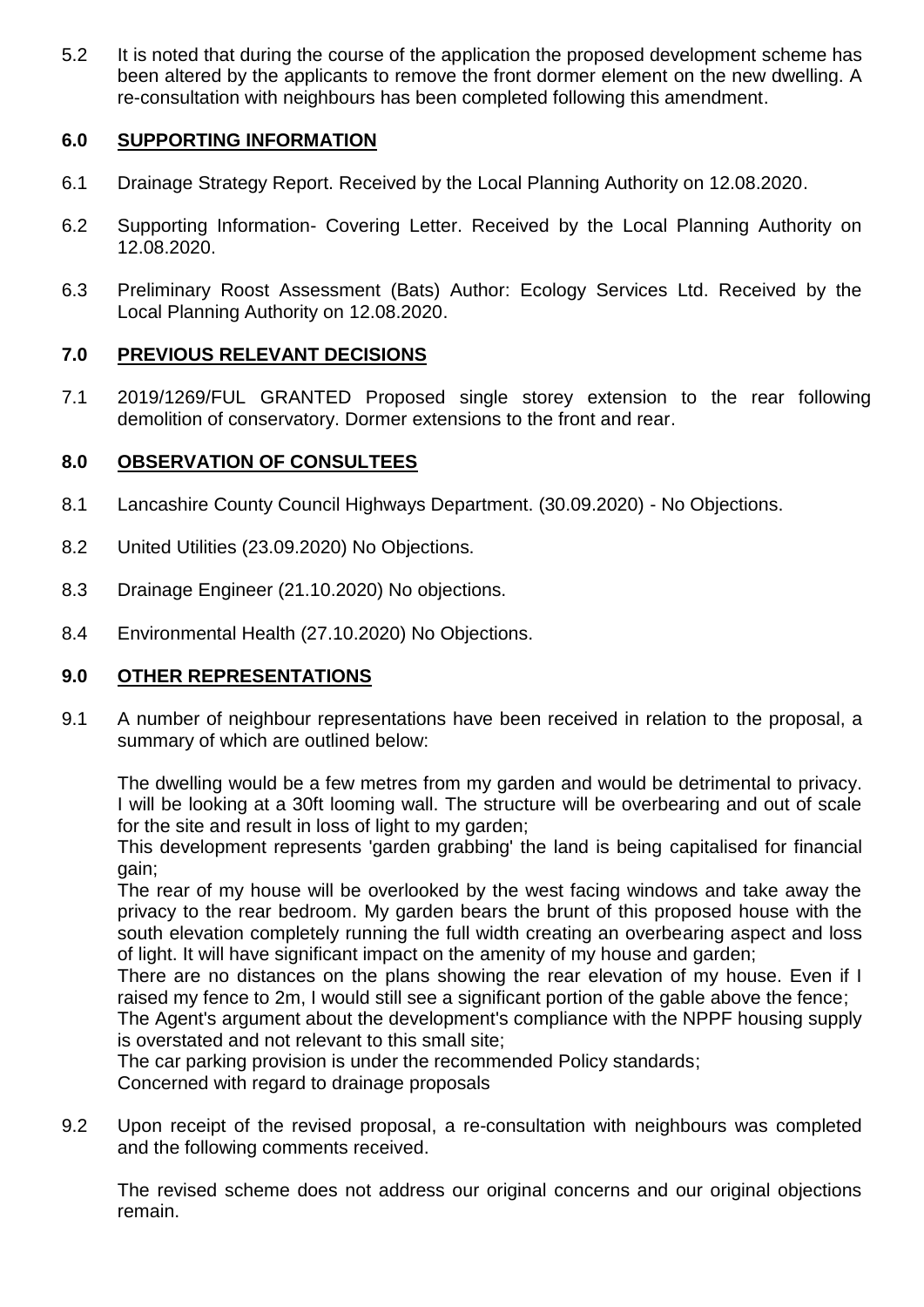The amendments do not change my view about the significant impact the dwelling will have on my property in respect of overshadowing, privacy and overbearing.

There are clearly reasons why the plot wasn't developed originally- to preserve neighbours privacy and sense of space. Development is not of benefit to anyone in the local area. Not all residents have been consulted.

Traffic flow, congestion and on street parking pressures will increase as a result of the development.

### **10.0 RELEVANT PLANNING POLICIES**

- 10.1 The National Planning Policy Framework (NPPF) and the West Lancashire Local Plan 2012-2027 Development Plan Document provide the policy framework against which the development proposals will be assessed.
- 10.2 The property is located within the Key Service Centre of Ormskirk as designated within the West Lancashire Local Plan.
- 10.3 **National Planning Policy Framework – (NPPF)** Achieving well designed spaces Delivering a sufficient supply of homes

#### 10.4 **West Lancashire Local Plan (2012-2027) DPD – (Local Plan)**

- RS1 Residential Development
- GN1 Settlement Boundaries
- GN3 Criteria for Sustainable Development
- IF2 Enhancing Sustainable Transport Choices
- EN2- Preserving and Enhancing West Lancashire's Natural Environment
- 10.5 **Supplementary Planning Document – (SPD)** Design Guide (Jan 2008)

All the above Policy references can be viewed on the Council's website at: http://www.westlancs.gov.uk/planning/planning-policy.aspx

#### **11.0 OBSERVATIONS OF CORPORATE DIRECTOR OF PLACE AND COMMUNITY**

11.1 The main considerations for this application are:

Principle of Development; Siting, Design and Appearance; Impact upon residential amenity; Highways/ Parking Provision; Drainage; Ecological Considerations.

#### **Principle of Development**

- 11.2 The National Planning Policy Framework (NPPF) and the West Lancashire Local Plan 2012-2027 provide the policy framework against which the development proposals will be assessed.
- 11.3 Policy RS1 of the WLLP states that residential development will be permitted within the Borough's settlements on brownfield sites, and on greenfield sites not protected by other policies. The site lies within the Key Service Centre of Ormskirk with Aughton and as such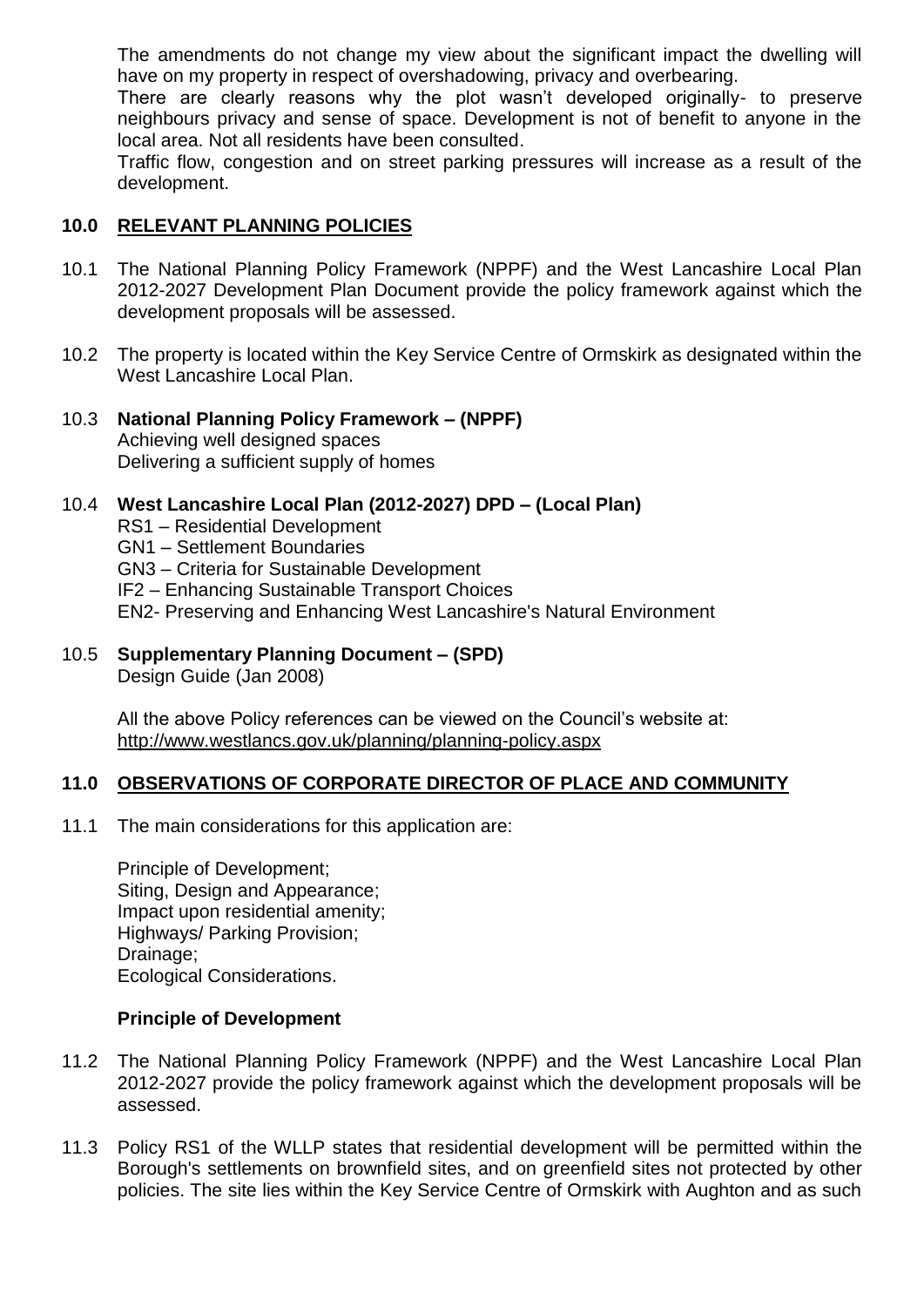the principle of residential development in this location is acceptable subject to the proposal complying with all other planning policy.

### **Siting, Design and Appearance**

- 11.4 Policy RS1(c) of the West Lancashire Local Plan states that when considering proposals for residential development on garden land, careful attention will need to be paid to relevant policies including, but not limited to those relating to the amenity of nearby residents, the character of the immediate area, vehicular access, biodiversity and design.
- 11.5 Furthermore Policy GN3 of the Local Plan provides criteria in relation to design and layout of the development, in particular development should relate well to adjacent buildings, the area generally and natural features of the site in terms of siting, scale, orientation, design, detailing and material.
- 11.6 The proposed siting of the new dwelling and associated car parking would sit to the side albeit set back from the line of the existing dwelling of No 11 Ash Close, nevertheless providing some positive street frontage and maintaining the existing settlement pattern on the Ash Close cul de sac with driveway parking to the front and gardens to the rear. Whilst it is acknowledged the siting and width of the detached dwelling would substantially fill the width of the subdivided plot, this would not be dissimilar to the spatial characteristics and density of the prevailing grain of development within the locality.
- 11.7 The residential development on Ash Close itself comprises of relatively modest semidetached bungalows many of which have incrementally included dormer extensions to both the front and rear. In terms of design, size and scale, the proposed dwelling whilst detached in form would retain a relatively low overall roof height consistent with both the adjacent properties of No 9 and 11 Ash Close. The creation of first floor accommodation is proposed through the addition of a flat roof dormer to the rear. In design terms the proposed dwelling would not be out of keeping with the surrounding properties within the immediate locality.
- 11.8 On the basis of the above the design of the proposal is considered accordant with Policy GN3 of the Local Plan and the West Lancashire Design Guide.

#### **Impact upon Residential Amenity**

- 11.9 Policy GN3 of the Local Plan allows development provided it retains or creates reasonable levels of privacy, amenity and sufficient garden/ outdoor space for occupiers of the neighbouring and proposed properties. The Council's SPD Design Guide explains that development must have consideration for the amenity of the neighbouring properties in terms of overlooking, overshadowing and overbearing impact.
- 11.10 I am satisfied the size of the proposed gardens for the new dwelling, and retained garden for the original dwelling house are sufficient to meet the standards required by Policy GN3 and that the proposed dwelling would offer a satisfactory standard of residential amenity for future occupants. Nevertheless any assessment must also consider the impact of the proposed dwelling upon the residential amenity of both the host dwelling and the neighbouring properties.
- 11.11 The proposed dwelling would be set back approximately 7.7m from the facing elevation of the existing dwelling house No 11 Ash Close, separated at ground floor level by a proposed 2m high boundary fence which would provide screening between the dwellings. There would be a single side facing first floor window on the facing north elevation of the proposed dwelling which would serve the stairwell and could therefore be obscure glazed.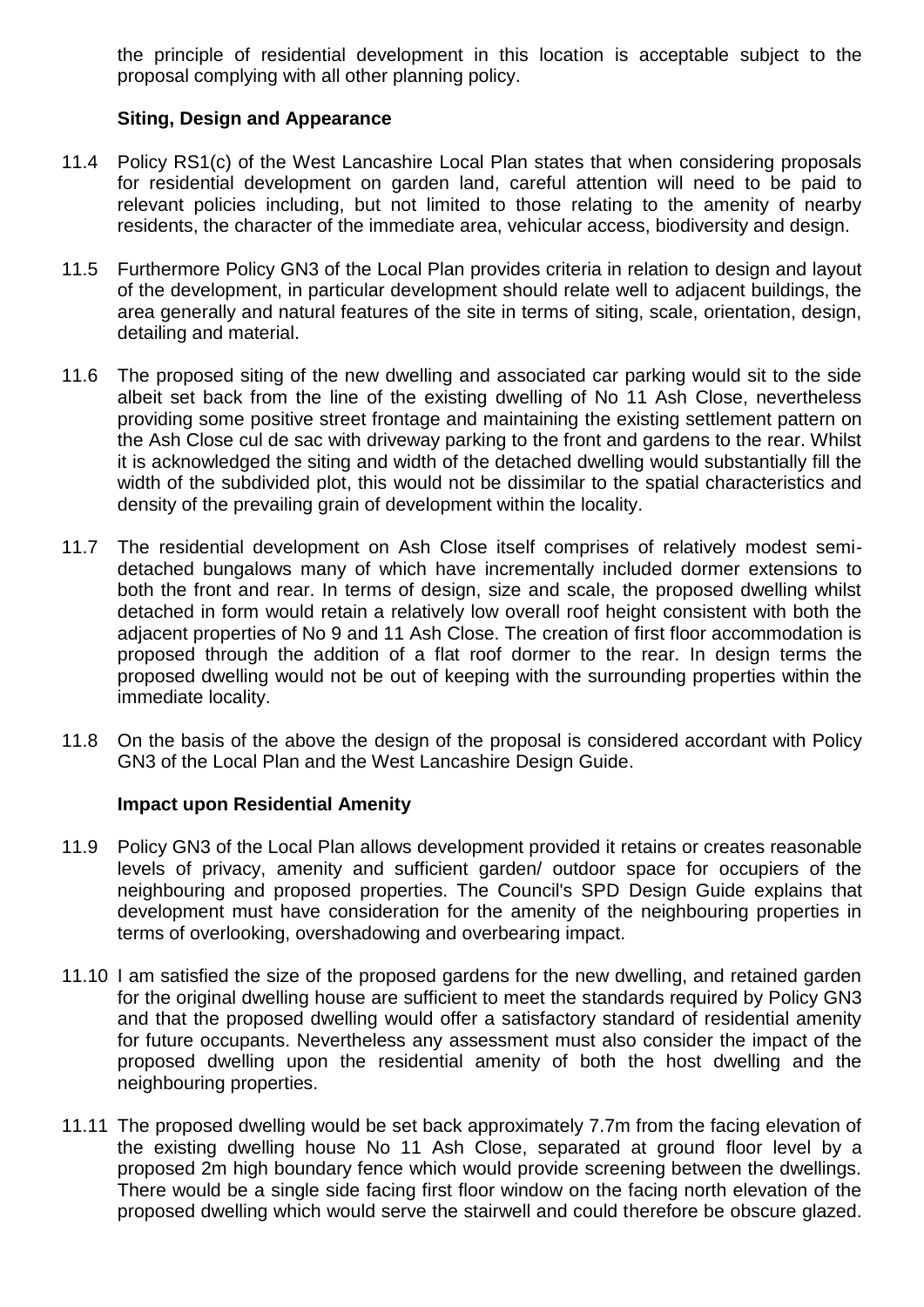Noting the above and the retained separation and off set building line between the properties I am satisfied there would be no significant harm to the residential amenity of No 11 as a result of the proposal.

- 11.12 Owing to the context and orientation of the application site in a corner location, the front, side and rear perimeters of the proposed new dwelling plot are flanked by the gardens of surrounding residential properties. The West Lancashire Design Guide SPD states that the distance between properties is important as this lets people enjoy their properties without being unduly overlooked. As a general guide the SPD indicates that the minimum distance between facing habitable room windows should be 21m and that a distance of 12 metres should be maintained between main elevations and those that do not contain primary windows.
- 11.13 The submitted plans indicate that there would be a separation of approx. 24m between the first floor dormer windows on the proposed dwelling and the facing rear elevation of No 62 Redgate, which exceeds the distances advocated within the SPD and is considered sufficient to mitigate any significant loss of privacy or overlooking for the occupants of properties on Redgate to the rear of the site.
- 11.14 The siting of the proposed dwelling means that its southern gable elevation would be set back between approximately 1.7m and 4.15m to the rear boundaries of No 9 and 11 Beechwood Drive, which are formed by timber fencing in front of which is currently mature hedging (located within the curtilage of the application site).
- 11.15 There are a number of ground and first floor windows on the facing southern gable of the proposed dwelling. The first floor windows would serve a bathroom and wc and will be obscure glazed. A secondary kitchen window and wc are proposed at ground floor level but overlooking would be mitigated by the existing boundary treatment. Therefore, I am satisfied that the development would not result in a loss of privacy for residents of neighbouring properties on Beechwood Drive.
- 11.16 Both No 9 and 11 Beechwood Drive have been extended to the rear by single storey extensions/ conservatories, with the interface distances from these points to the southern elevation of the new dwelling being approximately 17m and 21m respectively. The Council's SPD advises that in general the minimum distance between main elevations and those that do not contain primary windows or habitable rooms should be 12 metres to prevent developments being overbearing in relation to surrounding properties.
- 11.17 The proposed dwelling will be relatively modest in height at approximately 5.5 metres to the dormer roof and approximately 6.25 metres to the ridge. Whilst I acknowledge concerns of residents in Beechwood Drive, that the proposed dwelling would be sited close to the party boundary and would be overbearing and result in overshadowing to their gardens, I do not consider the impact would warrant a refusal of planning permission. The proposed dwelling would be sited to the north of the rear gardens in Beechwood Drive and due to the sun's path would not result in significant overshadowing. The omission of the front dormer from the proposed design has reduced the bulk of the new dwelling when viewed from the neighbouring properties. In my view, the relatively modest height of the property and separation distances would ensure that the development would not be significantly overbearing to the adjoining properties on Beechwood Drive.
- 11.18 The adjacent neighbouring property at 9 Ash Close is a single storey bungalow which has a number of windows on the side facing elevation in front of which is an area of private garden amenity space. Although two of these windows appear secondary, one appears to serve a bedroom/living room. To prevent overlooking of this main habitable window, the proposed plans have been amended to remove a front facing dormer window. The revised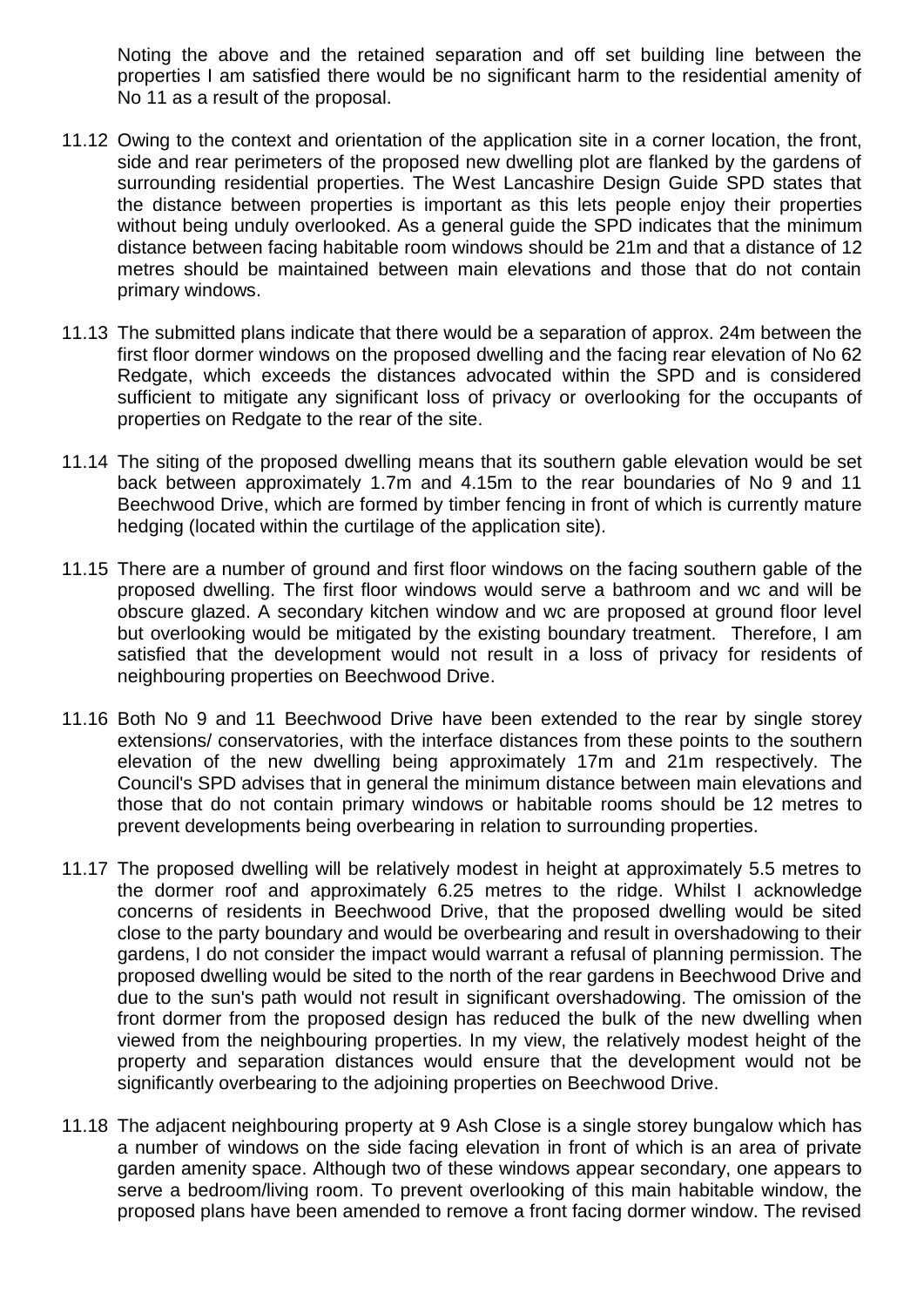design ensures that there will be no first floor windows facing the side elevation of number 9. Whilst the proposed bungalow does have front facing ground floor windows, the submitted plans show 2 metre high fencing along the party boundary which would prevent overlooking between ground floor windows and maintain privacy. I am therefore satisfied that the development will not result in loss of privacy or be overbearing or overshadowing in relation to 9 Ash Close.

11.19 To conclude on the impact of the development on residential amenity, I consider the proposal would not result in significant harm to the amenity of surrounding occupants and would provide a satisfactory standard of accommodation for future residents in accordance with Policy GN3 of the Local Plan.

### **Highways/ Parking Provision**

- 11.20 The proposed new dwelling house would have 3 bedrooms. Policy IF2 of the Local Plan states that residential properties of this size are required to provide 2 car parking spaces within the curtilage of the site. The reconfiguration of the driveway and access arrangements for both the existing and proposed dwelling has been revised during the course of the application to show that adequate car parking can be achieved for both the proposed dwelling and No 11 Ash Close.
- 11.21 Lancashire County Council as Highway Authority has been consulted on the proposals and has no objection to the application. The Highway Authority is of the view that the proposed development would have a negligible impact on highway safety and capacity within the immediate vicinity of the site.

#### **Drainage**

11.22 The Council's Drainage Engineer has considered the drainage information submitted with the application which includes a Drainage Strategy Report and associated drainage plan and construction details. Foul drainage would connect to the main foul sewer. Surface water would be disposed of via a SuDS scheme, as per the submitted Drainage Strategy Report (Rev A Dated 05.08.2020).The drainage proposals have been reviewed by the Council's Engineer and found to be acceptable and will be secured by condition.

#### **Ecological Considerations**

- 11.23 Policy EN2 in the Local Plan confirms that the need to take account of any potential impact on priority species or their habitat and to pay particular attention to the Habitat Regulations. This follows the advice provided at national level. It is a requirement of both local and national policy that appropriate surveys are submitted to address any impact or potential impact.
- 11.24 A Preliminary Roost Assessment (Bats) Report has been completed for the application site. This concludes there was no evidence of roosting bats and the existing garage (to be demolished) is considered to hold negligible potential to provide suitable bat roost habitat.
- 11.25 On the basis of the above, it is considered the development complies with Policy EN2 of the WLLP.

## **12.0 CONCLUSION**

12.1 The proposal for the development of a single residential dwelling on this site is acceptable in principle. The proposal would not result in significant harm to residential amenity or the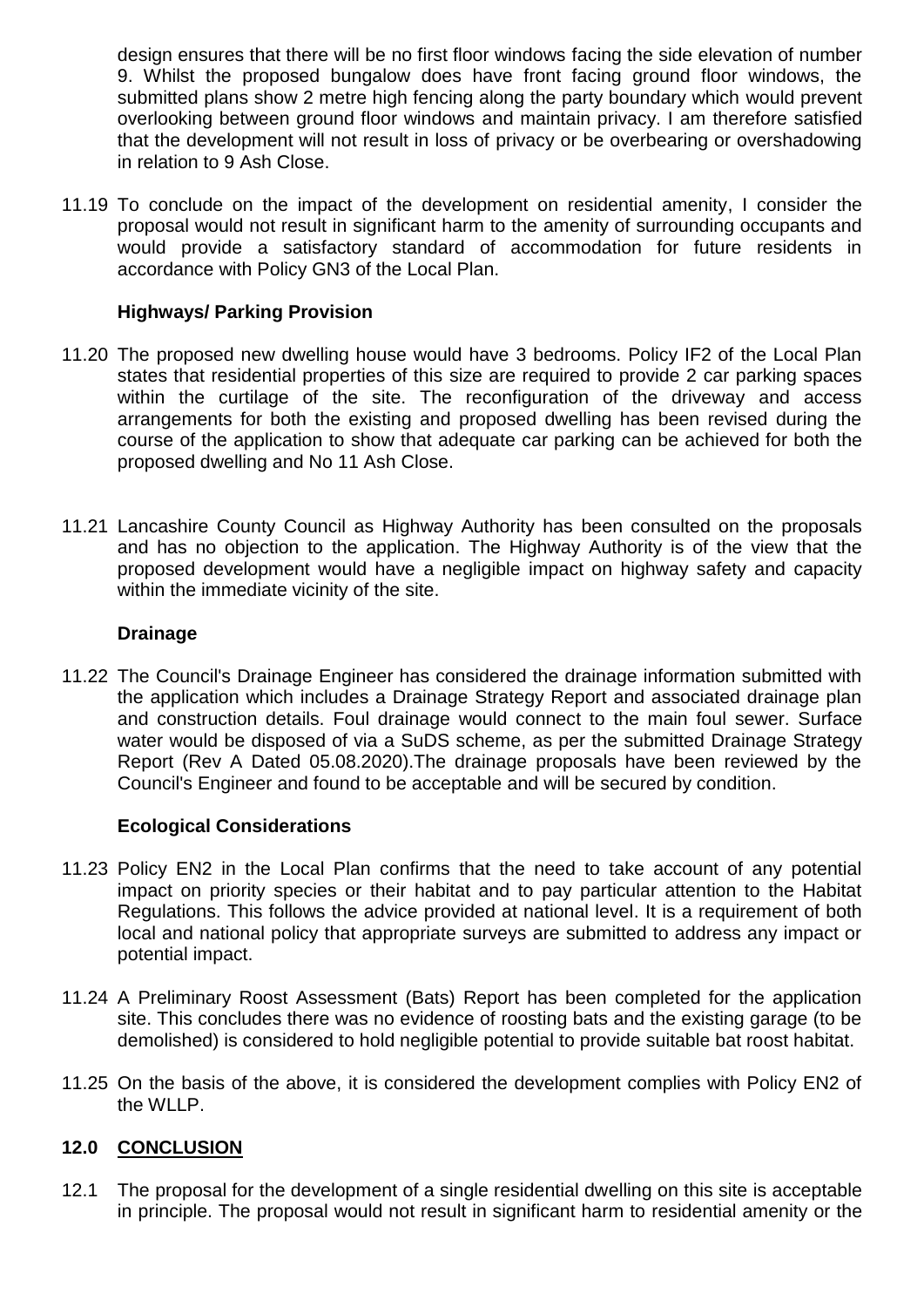character of the area. The siting, design and appearance of the dwelling is considered acceptable and would not be detrimental to highway safety, drainage or ecology. For these reasons the development is considered accordant with the NPPF and the relevant policies in the West Lancashire Local Plan 2012-2027 and is recommended for approval.

### **13.0 RECOMMENDATION**

13.1 That planning permission be GRANTED subject to the following conditions

### **Conditions**

- 1. The development must be begun not later than the expiration of three years beginning with the date of this permission. Reason: To comply with the requirements of Section 91 of the Town and Country Planning Act 1990 as amended by Section 51 of the Planning and Compulsory Purchase Act 2004.
- 2. The development hereby approved shall be carried out in accordance with details shown on the following plans:

Proposed Floor Plans and Elevations Dwg: PLA001 Rev D Received by the Local Planning Authority on 26th January 2021

Location and Site Plan Dwg: PLA002 Rev D Received by the Local Planning Authority on 26th January 2021

Proposed Block Plan Dwg: PLA004 Rev D Received by the Local Planning Authority on 26th January 2021

New Boundary Treatments Dwg: PLA006 Rev D Received by the Local Planning Authority on 26th January 2021

Proposed Block Plan Dwg: PLA007 Rev D Received by the Local Planning Authority on 26th January 2021

Reason: For the avoidance of doubt and to ensure compliance with the provisions of Policy GN3 in the adopted West Lancashire Local Plan 2012-2027 Development Plan Document.

3. Notwithstanding any description of materials in the application, no above ground construction works shall take place until samples and / or full specification of materials to be used externally on the building(s) have been submitted to and approved in writing by the Local Planning Authority. Such details shall include the type, colour and texture of the materials and should be reflective of those within the surrounding area, unless otherwise agreed in writing by the Local Planning Authority.

The development shall be carried out only in accordance with the agreed schedule of materials and method of construction.

Reason: To ensure that the external appearance of the building(s) is satisfactory and that the development therefore complies with the provisions of Policy GN3 in the adopted West Lancashire Local Plan 2012-2027 Development Plan Document.

4. Prior to construction of the proposed dwelling a scheme for the provision of an electric vehicle charging point shall be submitted to and approved in writing by the Local Planning Authority. The dwelling shall not be occupied until an electric vehicle charging point has been installed in accordance with the agreed details.

Reason: In the interests of sustainability and air quality in accordance with Policy GN3 in the West Lancashire Local Plan 2012-2027 Development Plan Document.

5. The development shall not be occupied until the surface water and sewage disposal works have been completed on site in accordance with the approved plans Drainage Strategy Report Rev A. Received by the Local Planning Authority on 12th August 2020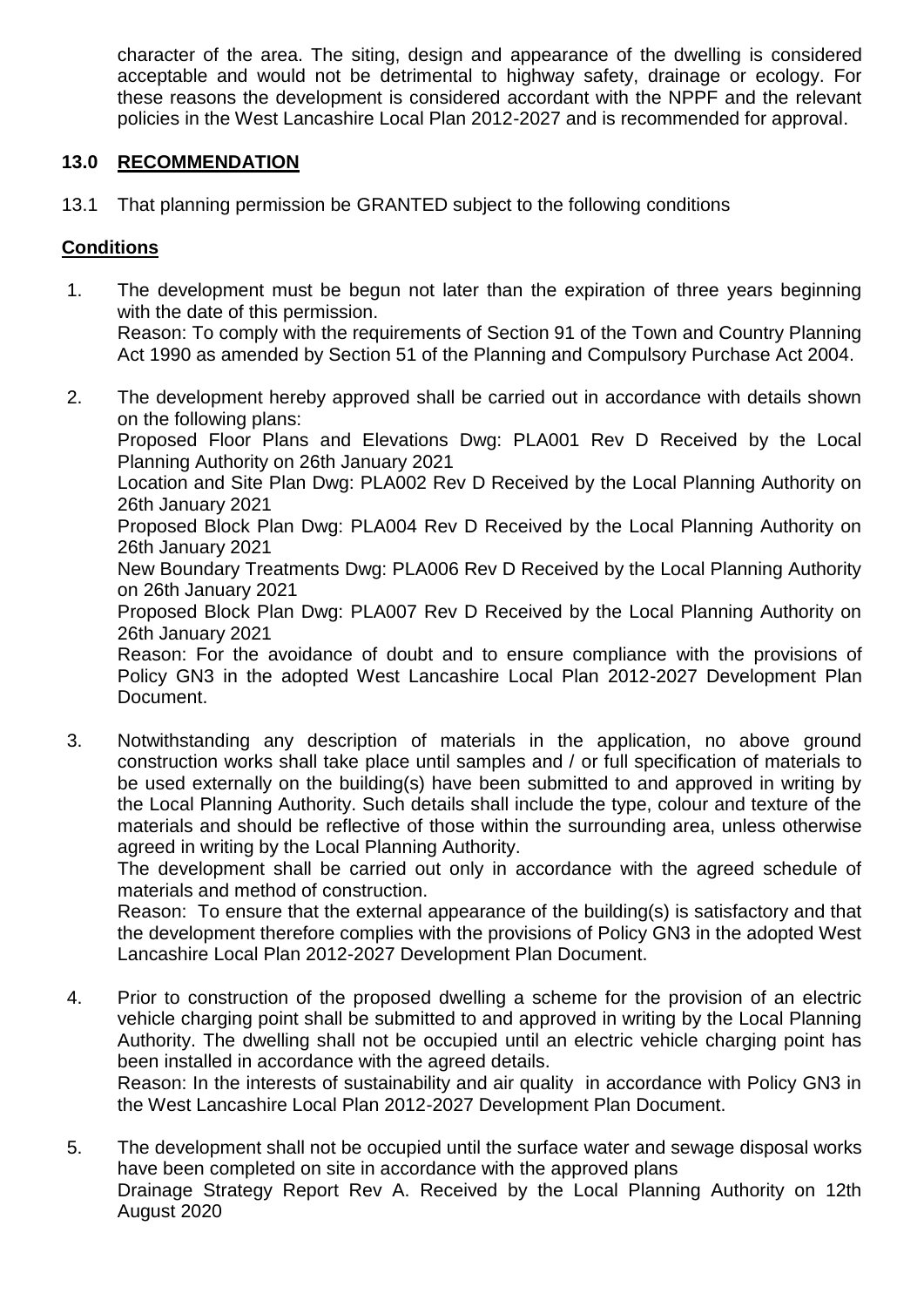Drainage Construction Details Sheet 1 of 2 Dwg: 1165-1006-CIV-50 Rev P1 Received by the Local Planning Authority on 12th August 2020

Drainage Construction Details Sheet 2 of 2 dWG: 1165-1006-CIV-51 Rev P1 Received by the Local Planning Authority on 12th August 2020

Drainage Layout Dwg: 1165-1006-CIV-10 Rev P1 Received by the Local Planning Authority on 12th August 2020

Before any dwelling is occupied / the building is first brought into use, a validation report (that demonstrates that the drainage scheme has been carried out in accordance with the approved plan) must be submitted to the Local Planning Authority.

The approved works shall be retained as such thereafter.

Reason: To ensure adequate drainage for the proposed development and to ensure that there is no flood risk on- or off-the site resulting from the proposed development and to ensure that the development complies with the provisions of Policy GN3 in the adopted West Lancashire Local Plan 2012-2027 Development Plan Document.

6. No part of the development hereby permitted shall be used or occupied until the proposed first floor window on the northern elevation and the proposed two first floor window serving w/c and bathroom on the southern elevation as indicated on drawing ' 'Proposed Floor Plans and Elevations Dwg: PLA001 Rev D Received by the Local Planning Authority on 26th January 2021' have been glazed with obscure glass to a degree sufficient to conceal or hide the features of all physical objects from view (level 4). The windows shall be top hung or fixed shut and shall be retained as such with level 4 obscure glazing at all times thereafter.

Reason: To protect the privacy and amenity of adjacent residential properties and so comply with the provisions of Policy GN3 in the adopted West Lancashire Local Plan 2012-2027 Development Plan Document.

7. Notwithstanding the provisions of the Town and Country Planning (General Permitted Development) (England) Order 2015 (as amended) or any subsequent Orders or statutory provision re-enacting the provisions of these Orders no window or openings shall be added to the property (on the north and south elevations) until details of the positioning, size and design have been submitted to and approved in writing by the Local Planning Authority.

Reason: To protect the privacy and amenity of adjacent residential properties and so comply with the provisions of Policy GN3 in the adopted West Lancashire Local Plan 2012-2027 Development Plan Document.

8. The parking provision shown within the curtilage of each dwelling on the approved plans Proposed Block Plan Dwg: PLA004 Rev D Received by the Local Planning Authority on 26th January 2021

New Boundary Treatments Dwg: PLA006 Rev D Received by the Local Planning Authority on 26th January 2021

Proposed Block Plan Dwg: PLA007 Rev D Received by the Local Planning Authority on 26th January 2021 shall be provided prior to first occupation of the proposed new dwelling and shall thereafter be kept clear for the parking of vehicles.

Reason: In the interests of highway and pedestrian safety and to ensure that the development complies with the provisions of Policy GN3 and IF2 in the West Lancashire Local Plan 2012-2027 Development Plan Document.

#### **Reason for Approval**

1. The Local Planning Authority has considered the proposed development in the context of the Development Plan including, in particular, the following Policy/Policies in the adopted West Lancashire Local Plan 2012-2027 Development Plan Document: RS1 - Residential Development